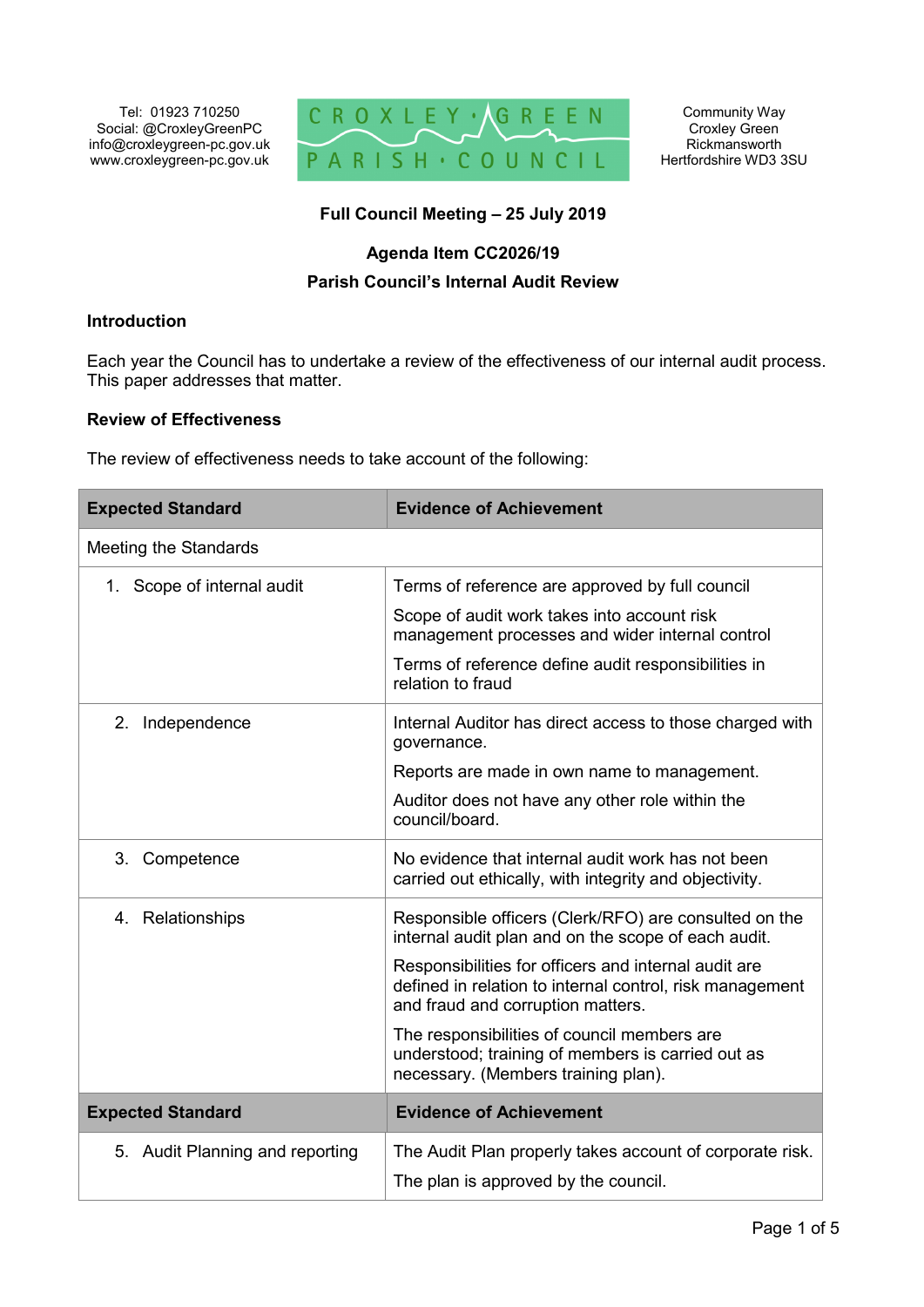|                                                                            | Internal Audit is reported to Council.                                                                                                                                                                                                                  |
|----------------------------------------------------------------------------|---------------------------------------------------------------------------------------------------------------------------------------------------------------------------------------------------------------------------------------------------------|
| <b>Characteristics of Effectiveness</b>                                    |                                                                                                                                                                                                                                                         |
| a. Internal audit work is planned                                          | Planned Internal audit work is based on risk<br>assessment and designed to meet the body's<br>governance assurance needs.                                                                                                                               |
| b. Understanding the whole<br>organisation its needs and<br>objectives     | The annual audit plan demonstrates how audit work will<br>provide assurance in relation to the body's annual<br>governance statement                                                                                                                    |
| c. Be seen as a catalyst for<br>change                                     | Supportive role of audit for corporate developments<br>such as corporate governance review, risk<br>management and ethics                                                                                                                               |
| d. Add value and assist the<br>organisation in achieving its<br>objectives | Demonstrated through positive management responses<br>to recommendations and follow up action where called<br>for                                                                                                                                       |
| e. Be forward looking                                                      | When identifying risks and in formulating the annual<br>audit plan, changes on national agenda are<br>considered. Internal audit maintains awareness of new<br>developments in the services, risk management and<br>corporate governance                |
| f.<br>Be challenging                                                       | Internal audit focuses on risks and encourages<br>managers/Members to develop their own responses to<br>risks, rather than relying on solely audit<br>recommendations. The aim of this is to encourage<br>greater ownership of the control environment. |
| g. Ensure the right resources<br>are available                             | Adequate resource is made available for internal audit<br>to complete its work.<br>Internal auditor understands the body and the legal and<br>corporate framework in which it operates.                                                                 |

# **The Audit Plan:-**

# **Expected Standard 1 – Scope of Internal Audit**

To address the matter of the Scope of the Internal Audit:

• the coverage of the internal Audit has been designed to afford appropriate assurance that the Council's financial systems are robust and operate in a manner to ensure effective probity of transactions and to afford a reasonable probability of identifying any material errors or possible abuse of the Council's own and the national statutory regulatory framework. The programme of cover is also designed to facilitate certification of the Annual Return that, under the current Accounts and Audit Regulations, acts as the Council's formal Statement of Accounts that is subject to external audit certification.

The key areas for the Terms and Reference and Scope are:

1. **Maintenance of Accounting Records & Bank Reconciliations**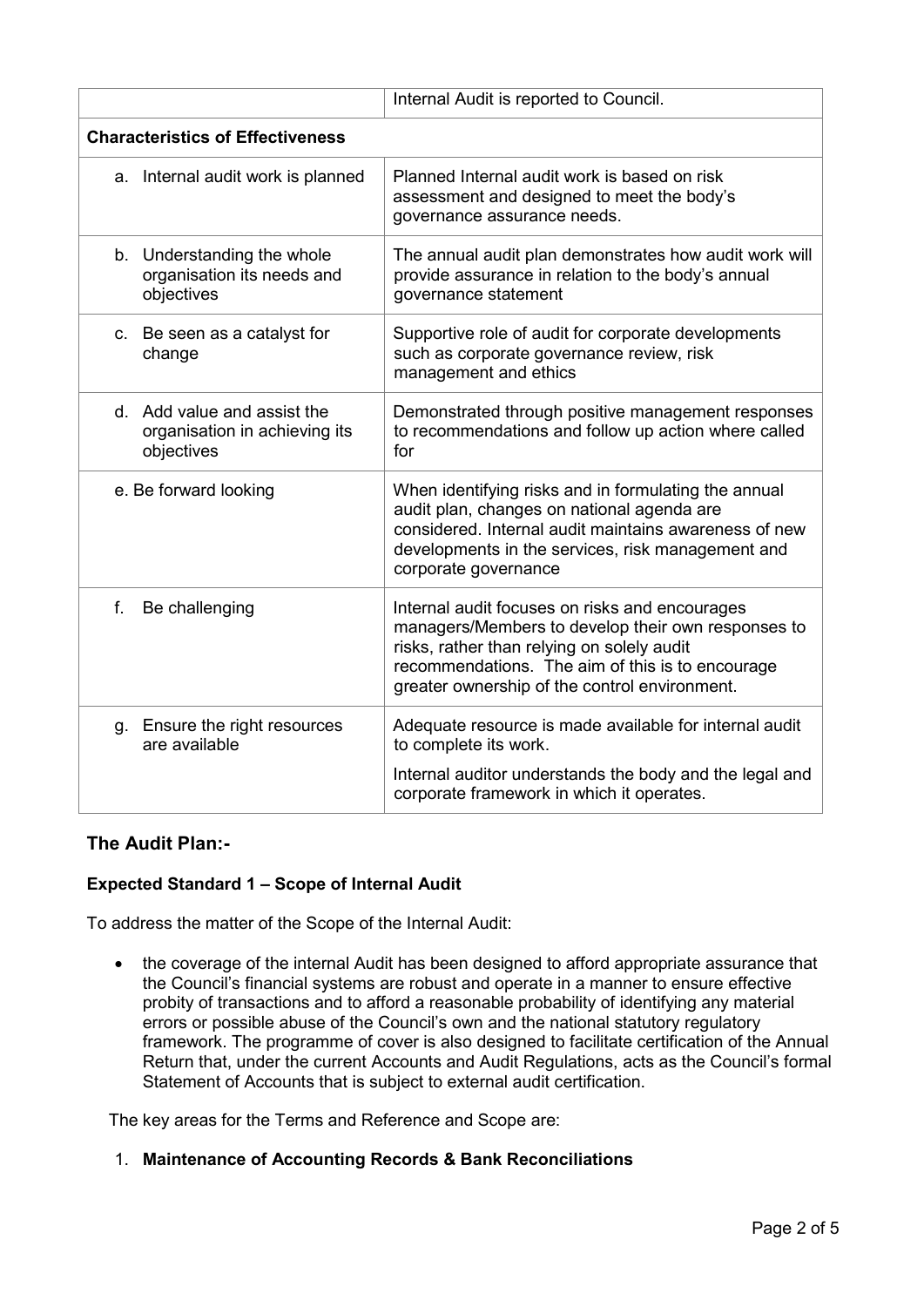The objective is to ensure that the accounting records are being maintained accurately and currently and that no anomalous entries appear in cashbooks or financial ledgers.

## **2. Review of Corporate Governance**

The objective is to ensure that the Council has a robust regulatory framework in place, that Council and Committee meetings are conducted in accordance with the adopted Standing Orders and that no actions of a potentially unlawful nature have been or are being considered for implementation.

## **3. Review of Payments**

The aim is to ensure that: -

- Council resources are released in accordance with the Council's approved procedures;
- Funds are expended in accordance with approved budgets;
- An appropriate official ordering process is utilised for the purchase of goods and services where necessary, with the minutes also indicating that quotations have been obtained where applicable;
- Payments are supported by appropriate documentation, either in the form of an original trade invoice or other appropriate form of document confirming the payment as due and/or an acknowledgement of receipt, where no other form of invoice is available;
- The correct expense codes have been applied to invoices when processed; and
- VAT has been appropriately identified and coded to the control account for periodic recovery and that submissions have been returned in a timely manner.

#### **4. Assessment and Management of Risk**

The aim here is to ensure that the Council has put in place appropriate arrangements to identify all potential areas of risk of both a financial and health and safety nature, whilst also ensuring that appropriate arrangements exist to monitor and manage those risks in order to minimise the opportunity for their coming to fruition

#### **5. Budgetary Control and Reserves**

The aim is to ensure that the Council has appropriate procedures in place to determine its future financial requirements leading to the adoption of an appropriate budget and the formal determination of the amount to be precepted on the District Council, that effective arrangements are in place to monitor budgetary performance throughout the financial year and that the Council has identified and retains appropriate reserve funds to meet future spending plans.

#### **6. Review of Income**

The aim is to ensure that any income received is banked in a timely manner and properly coded to the appropriate income code.

#### **7. Salaries and Wages**

The aim here is to ensure that appropriate procedures are in place to verify the monthly salaries of Council staff which is administered by Numerus Payroll Services.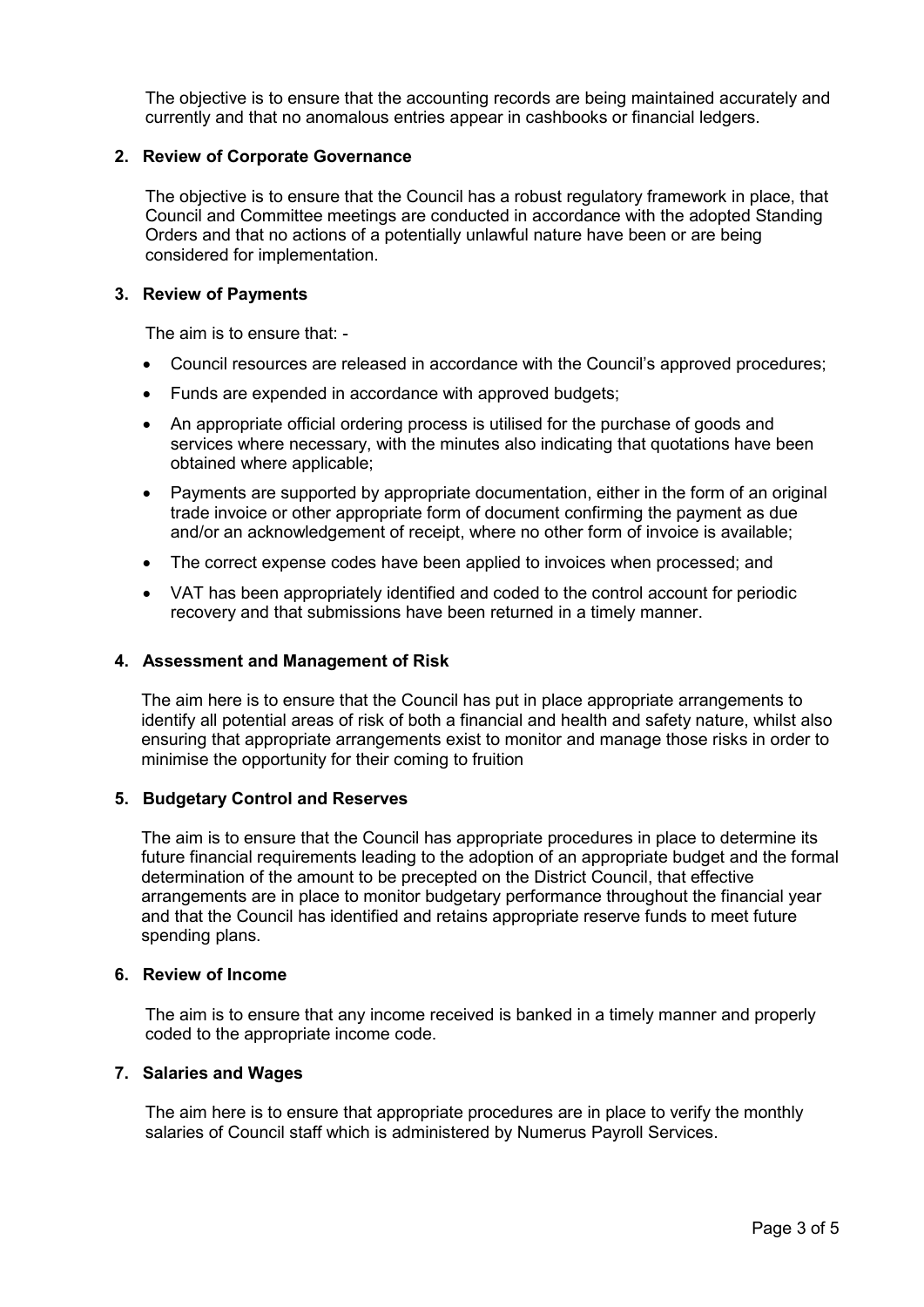## **8. Fixed Assets**

The Accounts and Audit Regulations require all councils to maintain a record of all assets owned.

## **9. Statement of Accounts and Annual Return**

The aim is to examine the detailed Annual Accounts and Supporting Statements prepared, as for previous years, by DCK Beavers Limited on behalf of the Council as soon as they are available, agreeing detail therein to the appropriate documentation, as recorded in the Omega (the accounts system) ledgers and other supporting records.

Additionally, to verify the accuracy of detail to be recorded in Section 2 of the Annual Return (Accounting Statements) to the previous year's detail and to the current year's Accounts and duly sign off the internal audit certificate for the year.

#### **Expected Standard 2 – Independence**

To address the matter of Independence the Accounts and Audit Arrangements introduced from 1 April 2001 required all Town and Parish Councils to implement an independent internal audit examination of their Accounts and accounting processes annually. Croxley Green Parish Council has complied with these arrangements by appointing an independent company divorced from the Council's decision making processes. The Council's internal auditors are Auditing Solutions Ltd and reports are prepared and issued to the Parish Council in their name.

## **Expected Standard 3 – Competence**

Auditing Solutions internal audit approach employs a combination of selective sampling techniques (where appropriate) and 100% detailed checks on the key areas 1 - 9 listed above in order to gain sufficient assurance that the Council's financial and regulatory systems and controls continue to be appropriate and fit for the purposes intended.

Auditing Solutions are a very respected company and carry out auditing for a large number of Parish, Town and District Councils throughout the country.

#### **Expected Standard 4 – Relationships**

As the Clerk (who is also the Responsible Finance Officer for the Council) is responsible for putting this audit plan into place to ensure that all elements of the Council's affairs are properly scrutinised, awareness of the plan and its detail and the responsibilities between the Clerk and the internal auditor is accounted for. The key areas for the Terms and Reference and Scope, above, clearly sets out the role of the internal auditor and the role and responsibility of the Clerk is clearly defined in ensuring that there are adequate and appropriate systems in place in relation those Terms of Reference and Scope.

## **Expected Standard 5 – Audit Planning and reporting**

An interim internal audit takes place half yearly (approximately September/October 2019) under the principles of this paper and an end of year audit is produced as soon after the end of the financial year as possible. All internal audit reports are brought before Council.

#### **Characteristics of Effectiveness (a – g)**